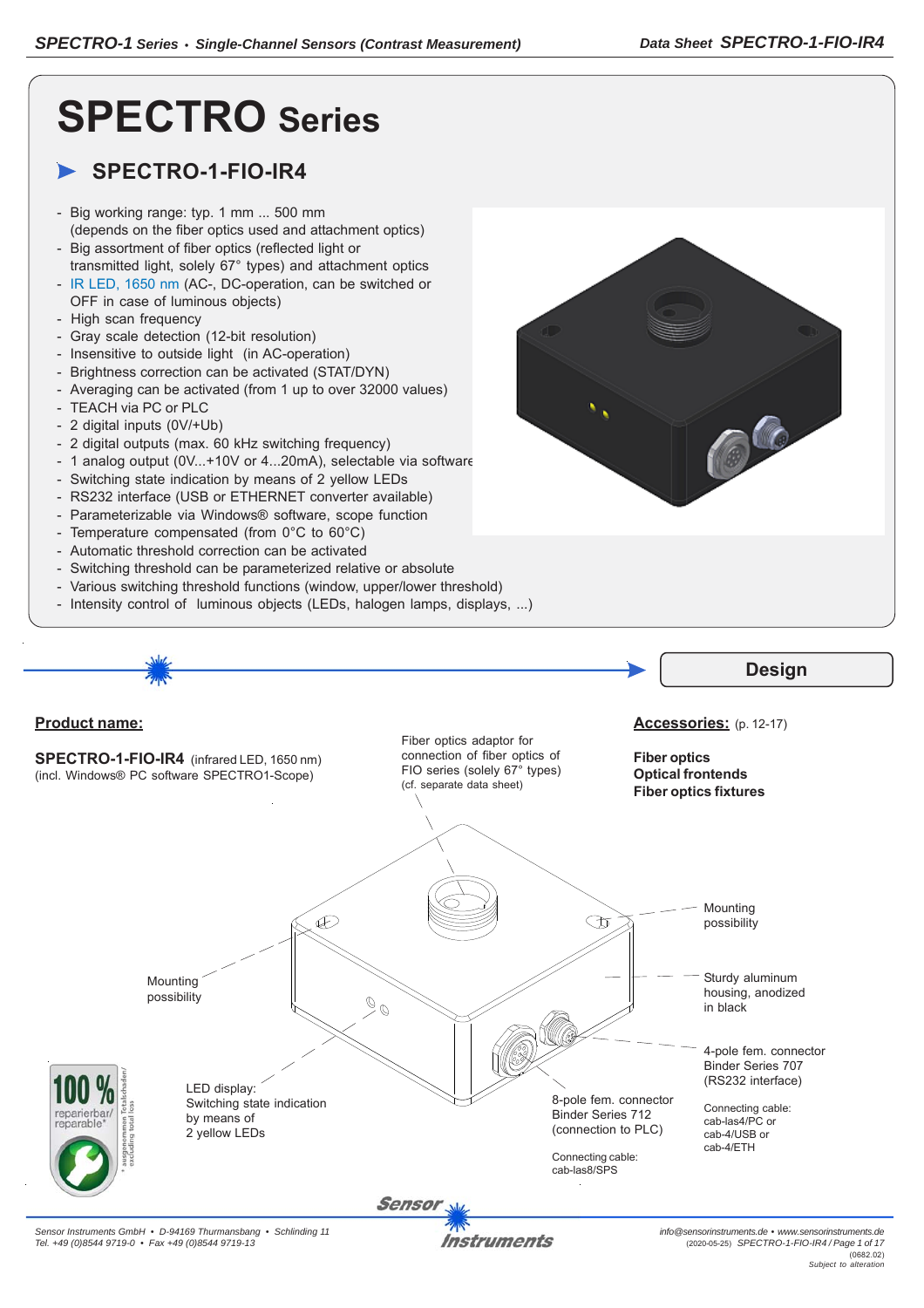

**Technical Data** 

| <b>Model</b>                                                                      | <b>SPECTRO-1-FIO-IR4</b>                                                                                                                                                                                                                                                                                                                                                  |                                                                                                                                                                                                                                                                                                    |
|-----------------------------------------------------------------------------------|---------------------------------------------------------------------------------------------------------------------------------------------------------------------------------------------------------------------------------------------------------------------------------------------------------------------------------------------------------------------------|----------------------------------------------------------------------------------------------------------------------------------------------------------------------------------------------------------------------------------------------------------------------------------------------------|
| Voltage supply                                                                    |                                                                                                                                                                                                                                                                                                                                                                           | +24VDC (± 10%), reverse polarity protected, overcurrent protected                                                                                                                                                                                                                                  |
| Current consumption                                                               | $< 160$ mA                                                                                                                                                                                                                                                                                                                                                                |                                                                                                                                                                                                                                                                                                    |
| Max. switching current                                                            |                                                                                                                                                                                                                                                                                                                                                                           | 100 mA, short circuit proof                                                                                                                                                                                                                                                                        |
| Switching state indication                                                        |                                                                                                                                                                                                                                                                                                                                                                           | 2 yellow LED visualize the physical state of the outputs OUT0 and OUT1                                                                                                                                                                                                                             |
| Digital inputs (2x)                                                               |                                                                                                                                                                                                                                                                                                                                                                           | INO and IN1 (Pin 3 and 4): digital $(0 \vee 1 + 24 \vee)$                                                                                                                                                                                                                                          |
| Digital outputs (2x)                                                              |                                                                                                                                                                                                                                                                                                                                                                           | OUT0 and OUT1 (Pin 5 and 6): digital (0V/+24V), npn-/pnp-able (bright-/dark-switching, can be switched)                                                                                                                                                                                            |
| Analog output (1x)                                                                |                                                                                                                                                                                                                                                                                                                                                                           | ANALOG (Pin 8): voltage 0  +10V or current 4  20mA,<br>adjustable via PC software                                                                                                                                                                                                                  |
| Interface                                                                         |                                                                                                                                                                                                                                                                                                                                                                           | <b>RS232</b>                                                                                                                                                                                                                                                                                       |
| Pulse lengthening                                                                 |                                                                                                                                                                                                                                                                                                                                                                           | 0  100 ms, adjustable via PC software                                                                                                                                                                                                                                                              |
| Averaging                                                                         |                                                                                                                                                                                                                                                                                                                                                                           | max. 32768 values, adjustable via PC software                                                                                                                                                                                                                                                      |
| Scan frequency<br>(LED mode AC, DC or<br>OFF, can be switched via<br>PC software) | LED mode AC (depends on parameterization):<br>Frequency [Hz] Digital outputs Analog output<br>Max. 50 000<br>Off<br>Off<br>Max. 48 000<br>Off<br>On<br>Max. 42 000<br>Off<br>On<br>Max. 41 000<br><b>On</b><br>On<br>Measurements were made with the smallest gain at the<br>receiver (AMP1). At the highest gain (AMP8), rthe<br>frequency is reduced by a factor of 10. | LED mode DC / OFF (depends on parameterization):<br>Digital outputs Analog output<br>Frequency [Hz]<br>Max. 175 000<br>Off<br>Off<br>Max. 135 000<br>Off<br>On.<br>Max. 100 000<br>Off<br>On<br>Max. 85 000<br>On<br><b>On</b><br>The frequency is independent of the gain set at the<br>receiver. |
| Switching frequency                                                               | max. 60 kHz                                                                                                                                                                                                                                                                                                                                                               |                                                                                                                                                                                                                                                                                                    |
| Analog band width                                                                 | max. 90 kHz (-3 dB)                                                                                                                                                                                                                                                                                                                                                       |                                                                                                                                                                                                                                                                                                    |
| Transmitter (light source)                                                        | IR LED, 1650 nm                                                                                                                                                                                                                                                                                                                                                           |                                                                                                                                                                                                                                                                                                    |
| Transmitter control                                                               | can be switched via PC software:<br>AC operation (LED MODE-AC), DC operation (LED MODE-DC), OFF operation (LED MODE-OFF)                                                                                                                                                                                                                                                  |                                                                                                                                                                                                                                                                                                    |
| Object distance<br>(measuring range)                                              | with reflected light fiber optics: typ. 1 mm  500 mm (depends on fiber optics and attachment optics)<br>with transmitted light fiber optics: typ. 10 mm  500 mm (depends on fiber optics and attachment optics)                                                                                                                                                           |                                                                                                                                                                                                                                                                                                    |
| Receiver                                                                          | photo diode                                                                                                                                                                                                                                                                                                                                                               |                                                                                                                                                                                                                                                                                                    |
| Receiver gain setting                                                             | 8 steps (AMP1  AMP8), adjustable via PC software                                                                                                                                                                                                                                                                                                                          |                                                                                                                                                                                                                                                                                                    |
| Ambient light                                                                     | max. 5000 Lux                                                                                                                                                                                                                                                                                                                                                             |                                                                                                                                                                                                                                                                                                    |
| Size of light spot                                                                | circular: typ. $\emptyset$ 0.2 mm $\emptyset$ 20 mm or rectangular: typ. 3 mm x 0.5 mm  6 mm x 1 mm<br>depends on fiber optics and attachment optics (cf. catalog FIO series)                                                                                                                                                                                             |                                                                                                                                                                                                                                                                                                    |
| Reproducibility                                                                   | 2 digits at 12-bit A/D conversion                                                                                                                                                                                                                                                                                                                                         |                                                                                                                                                                                                                                                                                                    |
| Housing dimensions                                                                | LXWxH approx. 65 mm x 65 mm x 36 mm (incl. fiber optics adaptor M18x1, without connectors)                                                                                                                                                                                                                                                                                |                                                                                                                                                                                                                                                                                                    |
| Housing material                                                                  | aluminum, anodized in black                                                                                                                                                                                                                                                                                                                                               |                                                                                                                                                                                                                                                                                                    |
| Enclosure rating                                                                  | <b>IP64</b>                                                                                                                                                                                                                                                                                                                                                               |                                                                                                                                                                                                                                                                                                    |
| Connecting cables                                                                 | to PLC: cab-las8/SPS or cab-las8/SPS-w<br>to PC/RS232 interface: cab-las4/PC or cab-las4/PC-w<br>to PC/USB interface: cab-4/USB or cab-4/USB-w<br>to PC/Ethernet interface: cab-4/ETH                                                                                                                                                                                     |                                                                                                                                                                                                                                                                                                    |
| Type of connector                                                                 | connection to PLC: 8-pole fem. connector (Binder 712)<br>connection to PC: 4-pole fem. connector (Binder 707)                                                                                                                                                                                                                                                             |                                                                                                                                                                                                                                                                                                    |
| Operating temp. range                                                             | $-20^{\circ}$ C  +55 $^{\circ}$ C                                                                                                                                                                                                                                                                                                                                         |                                                                                                                                                                                                                                                                                                    |
| Storage temperature range                                                         | $-20^{\circ}$ C  +85 $^{\circ}$ C                                                                                                                                                                                                                                                                                                                                         |                                                                                                                                                                                                                                                                                                    |
| EMC test acc. to                                                                  | CE<br>DIN EN 60947-5-2                                                                                                                                                                                                                                                                                                                                                    |                                                                                                                                                                                                                                                                                                    |

Sensor<sub>N</sub>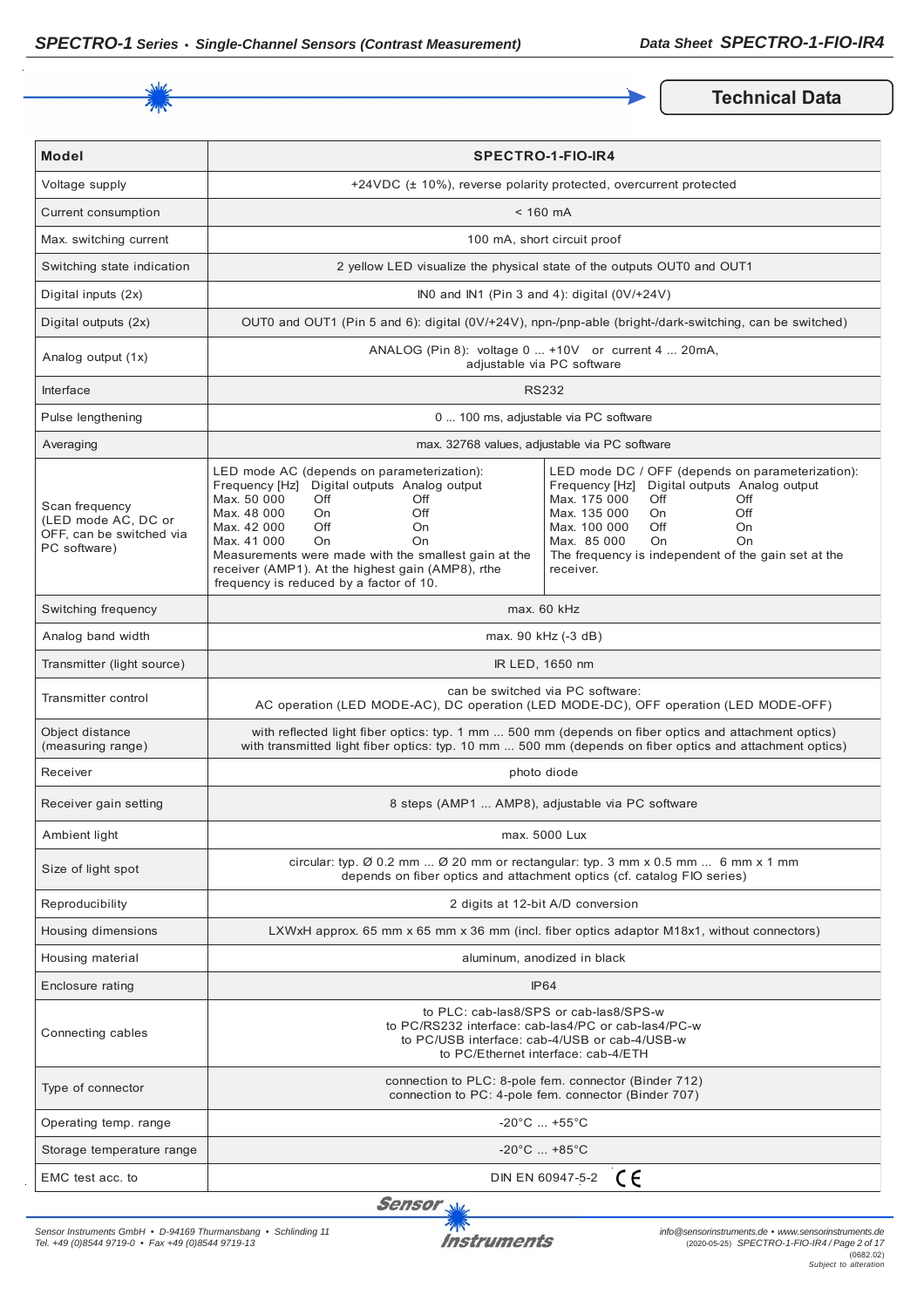

Sensor<sub>s</sub>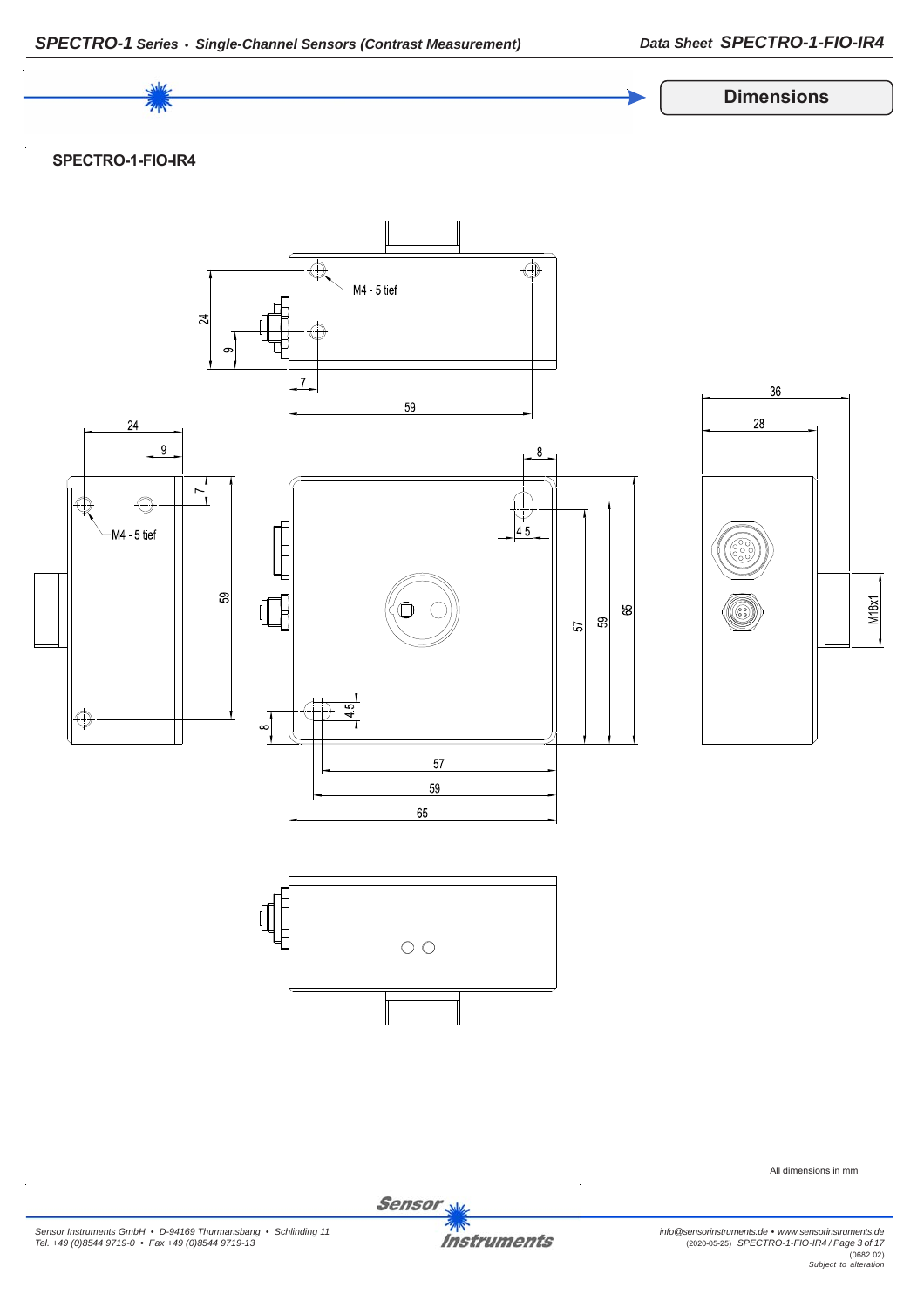

Instruments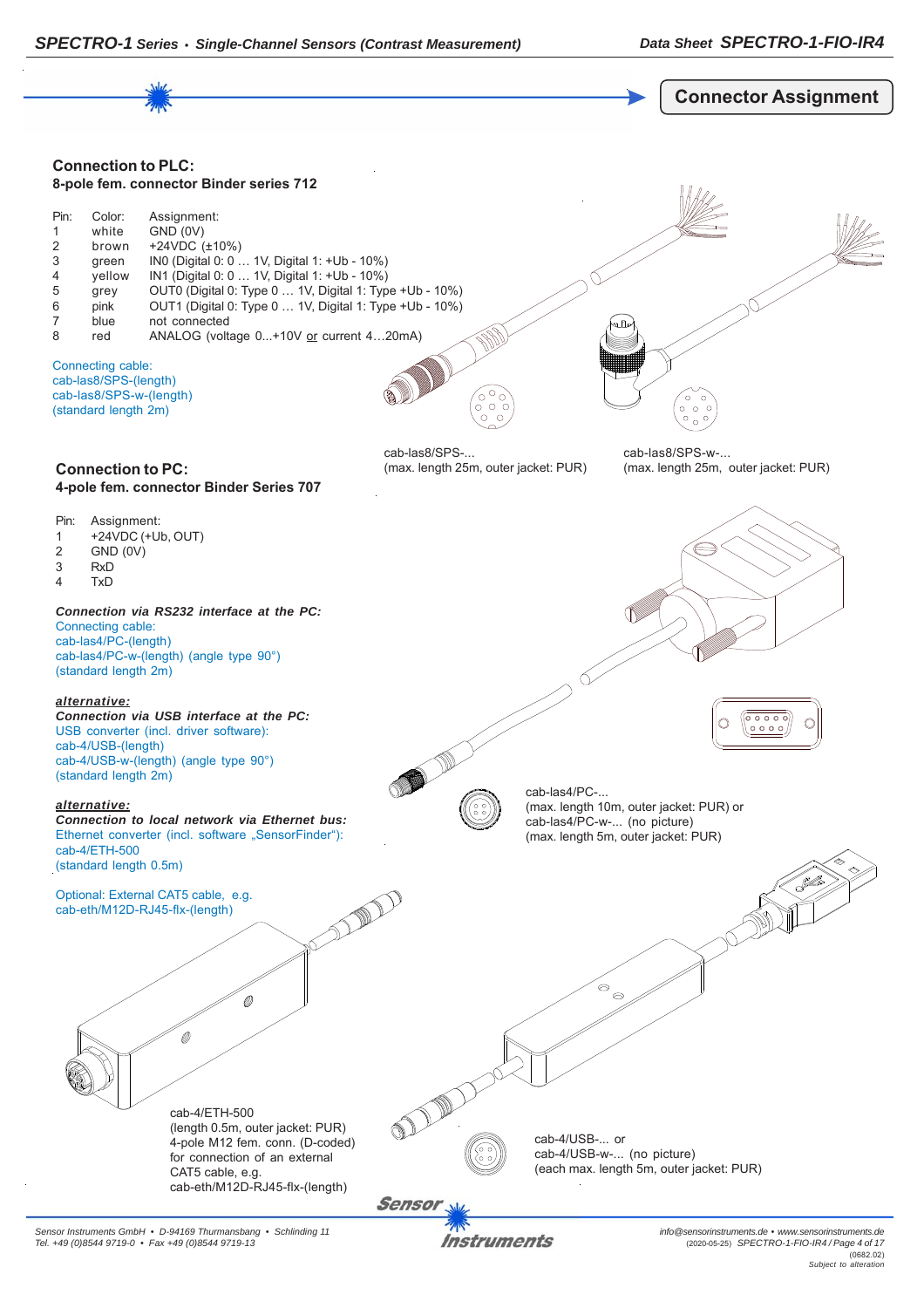

## **Measuring principle of the sensors of SPECTRO-1 series:**

*SPECTRO-1 Series • Single-Channel Sensors (Contrast Measurement)*

The sensors of the SPECTRO-1 series are of single-channel design, i.e. they acquire the analog signal that comes from a receiver and evaluate this signal. Various light sources such as white light, UV light, IR light, or a laser can be used as a transmitter. The receiver is correspondingly matched to the transmitter. The acquired analog signal is provided through a voltage output and a current output.

The software can be used to select various evaluation modes for the analog signal. The status of the analog signal is provided through 2 digital outputs in accordance with the selected evaluation mode. A digital input allows external "teaching" of the sensor. An additional input allows the "freezing" of the analog output signal upon a positive input edge.

The SPECTRO-1 sensor allows highly flexible signal acquisition. The sensor, for example, can be operated in alternating-light mode (AC mode), which means the sensor is not influenced by external light, or in constant-light mode (DC mode), which provides outstanding high-speed sensor operation. An OFF function deactivates the sensor's integrated light source and changes to DC mode, which allows the sensor to detect so-called "self-luminous objects". With the stepless adjustment of the integrated light source, the selectable gain of the receiver signal, and an INTEGRAL function the sensor can be adjusted to almost any surface or any "self-luminous object".

A micro-controller performs 12-bit analog/digital conversion of the analog signal, which allows recording and evaluation of the signal. Furthermore the SPECTRO-1 sensor offers various options for intelligent signal processing such as e.g. dirt accumulation compensation.

Parameters and measurement values can be exchanged between PC and sensor either through RS232 or Ethernet (using an Ethernet converter, e.g. cab-4/ETH-500). Through the interface all the parameters can be stored in the non-volatile EEPROM of the sensor. The PC software facilitates the parameterisation, diagnostics, and adjustment of the sensor system (oscilloscope function). The software furthermore provides a data recorder function that automatically records data and stores them on the hard disk of the PC. SPECTRO-1 sensors are temperature-compensated over a range of 0°C to 80°C.

Possible firmware updates can be easily performed through the RS232 interface, even with the sensor system in installed condition. When parameterisation is finished, the color sensor continues to operate with the current parameters in STAND-ALONE mode without a PC.

Sensor

*Data Sheet SPECTRO-1-FIO-IR4*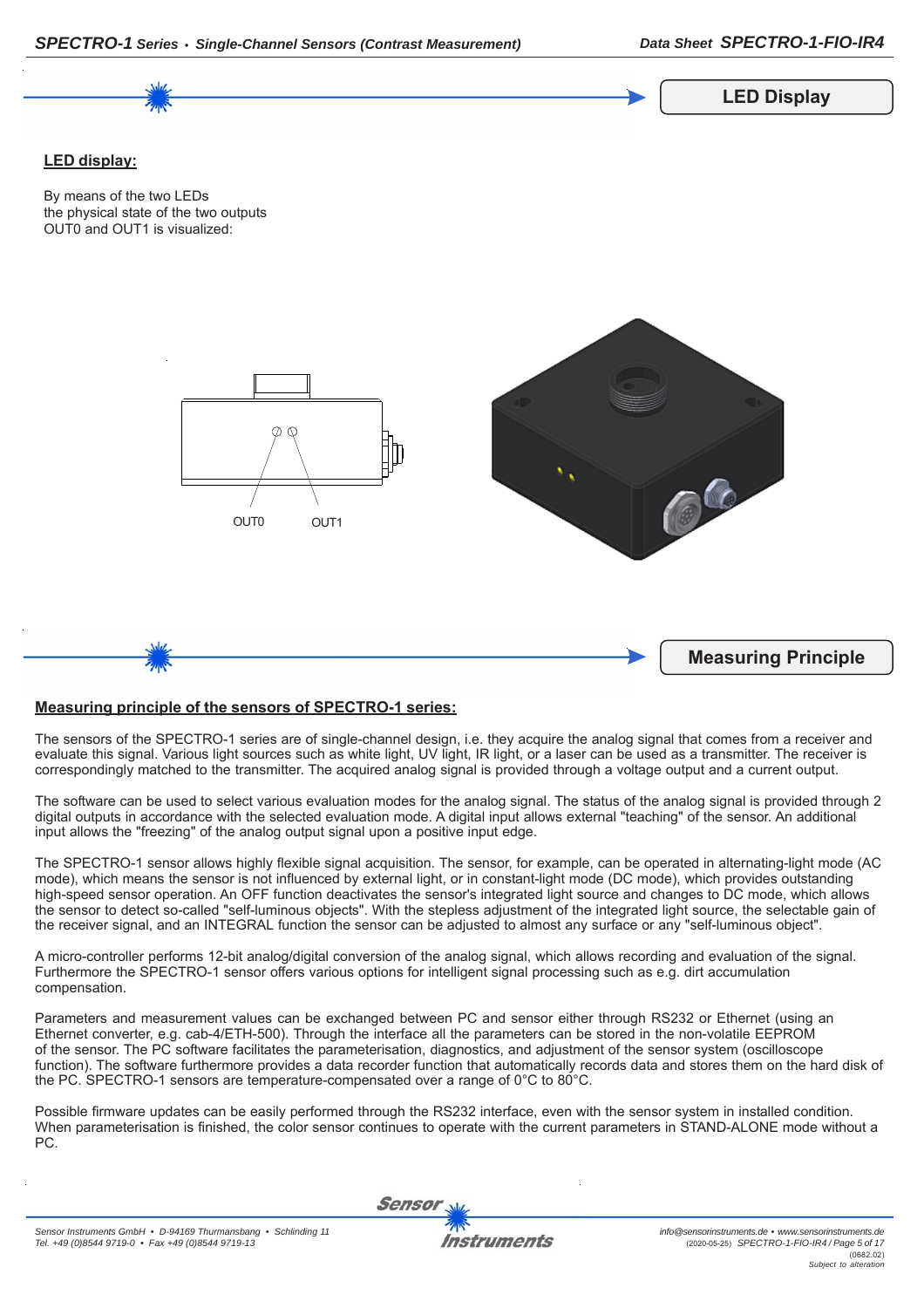

#### **Windows® user interface:**

*(The current software version is available for download on our website.)*



The PC software SPECTRO1-Scope facilitates the parameterization, the diagnosis, and the adjustment of the sensor system (oscilloscope function). Moreover, the software features a data recorder function that allows the automatic recording of recorded data and the saving of those at the hard disk of the PC.

Parameters and measurement values can be exchanged between PC and sensor either through RS232 or Ethernet (using an Ethernet converter). Through the interface all the parameters can be stored in the non-volatile EEPROM of the sensor.



The SCOPE tab visualises an oscilloscope.

 $\left| \cdot \right|$ 

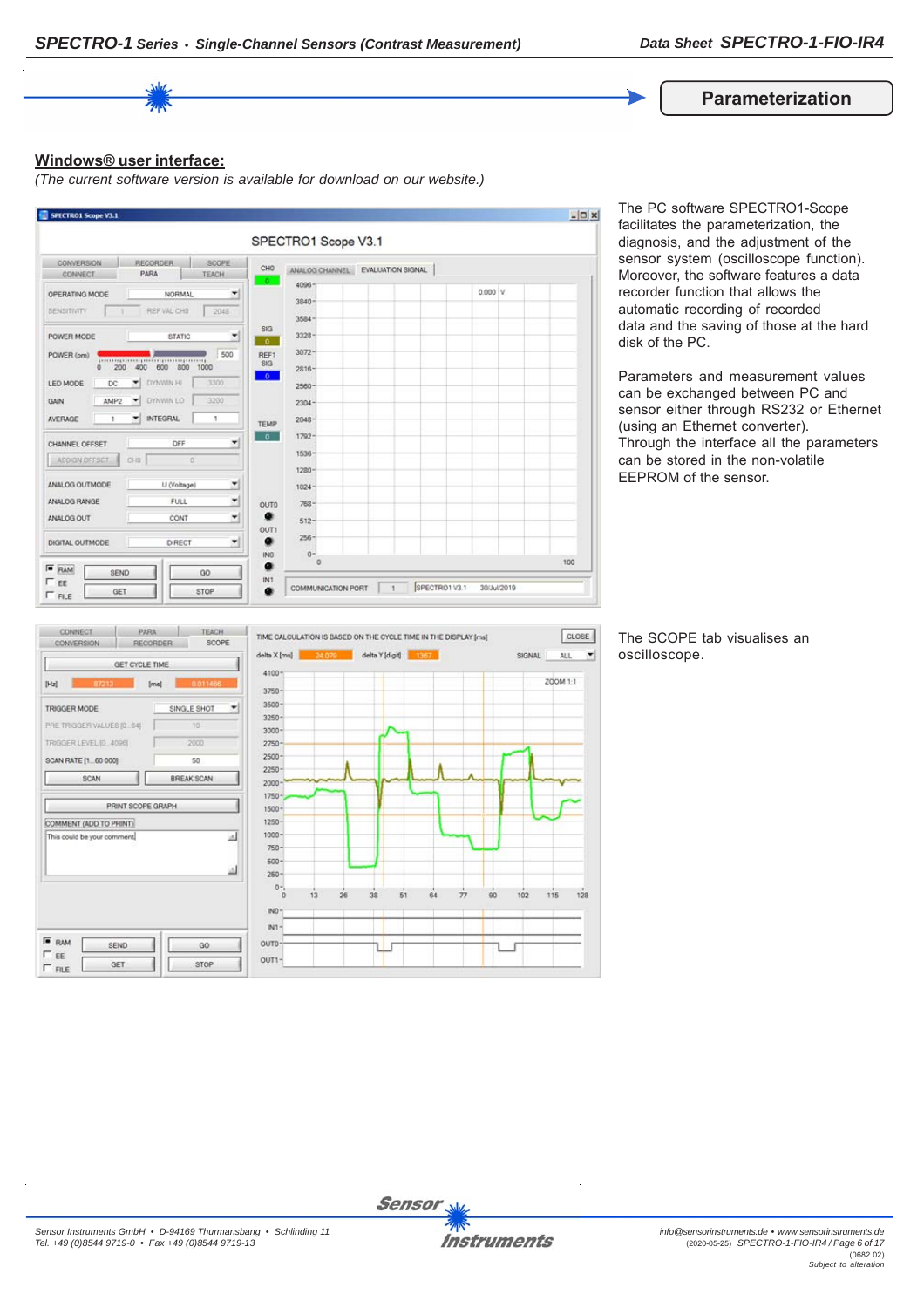

# Firmware update by means of the software "FirmwareLoader":

| <b>FIRMWARE LOADER V1.1</b>                                                | $ \Box$<br>×                      |
|----------------------------------------------------------------------------|-----------------------------------|
| <b>ESTABLISH CONNECTION</b>                                                |                                   |
| <b>BAUDRATE</b><br>SELECT COMPORT [1256]                                   | TRY TO CONNECT<br>115200          |
| <b>FIRMWARE UPDATE</b>                                                     |                                   |
| <b>READ FIRMWARE FROM DISK</b>                                             | <b>CLEAR WINDOW</b>               |
| <b>ARM FIRMWARE LOADER</b>                                                 | <b>DISARM FIRMWARE LOADER</b>     |
| IT IS STRONGLY RECOMMENDED TO UPDATE THE FIRMWARE ACCORDING TO THE MANUAL! |                                   |
| SPECTRO3 V4.0<br>RT May 09 2012                                            |                                   |
|                                                                            |                                   |
|                                                                            |                                   |
|                                                                            |                                   |
|                                                                            |                                   |
|                                                                            |                                   |
|                                                                            |                                   |
|                                                                            |                                   |
|                                                                            |                                   |
|                                                                            |                                   |
|                                                                            |                                   |
|                                                                            |                                   |
|                                                                            |                                   |
| <b>CREATE EEPROM BACKUP</b>                                                |                                   |
| READ EEPROM DATA FROM SENSOR                                               | <b>SAVE EEPROM DATA TO SENSOR</b> |
| EEPROM TRANSFER FILE d:\BackupFiles\EEPROM_Backup 1131.dat                 |                                   |

The software "Firmware Loader" allows the user to perform an automatic firmware update. The update will be carried out through the RS232 interface.

An initialisation file (xxx.ini) and a firmware file (xxx.elf.S) are required for performing a firmware update. These files can be obtained from your supplier. In some cases an additional firmware file for the program memory (xxx.elf.p.S) is also needed, and this file will be automatically provided together with the other two files.





**Sensor**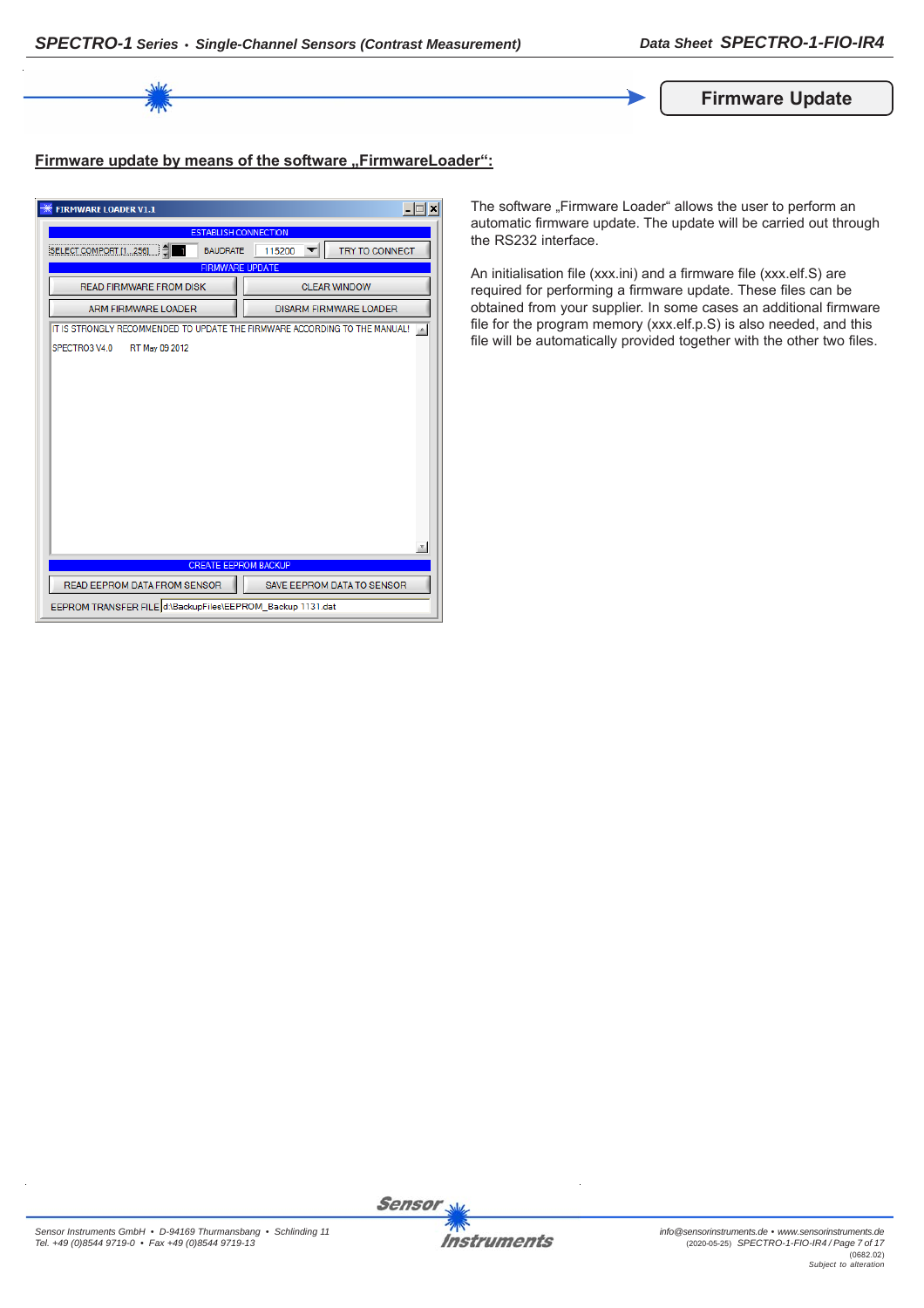

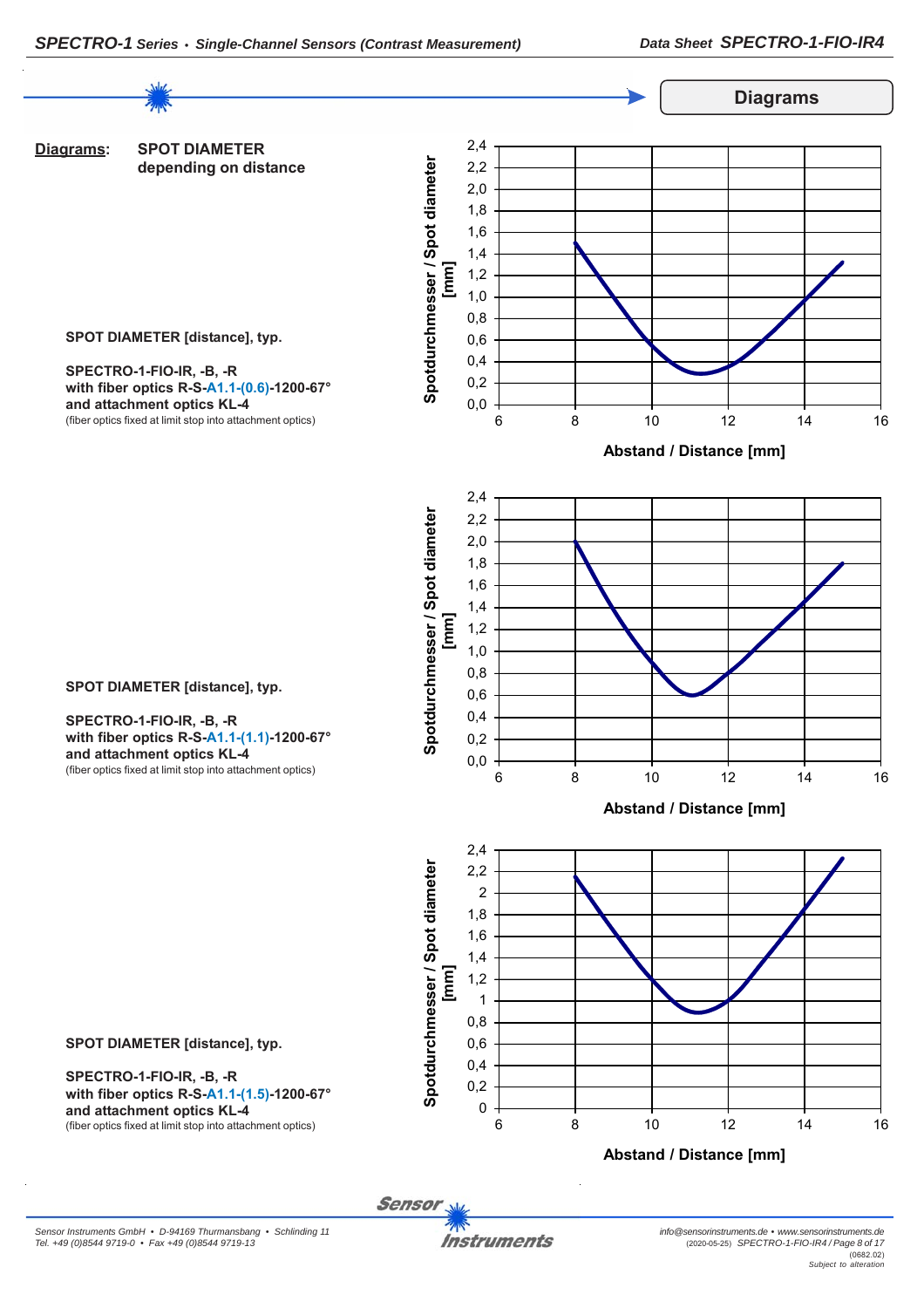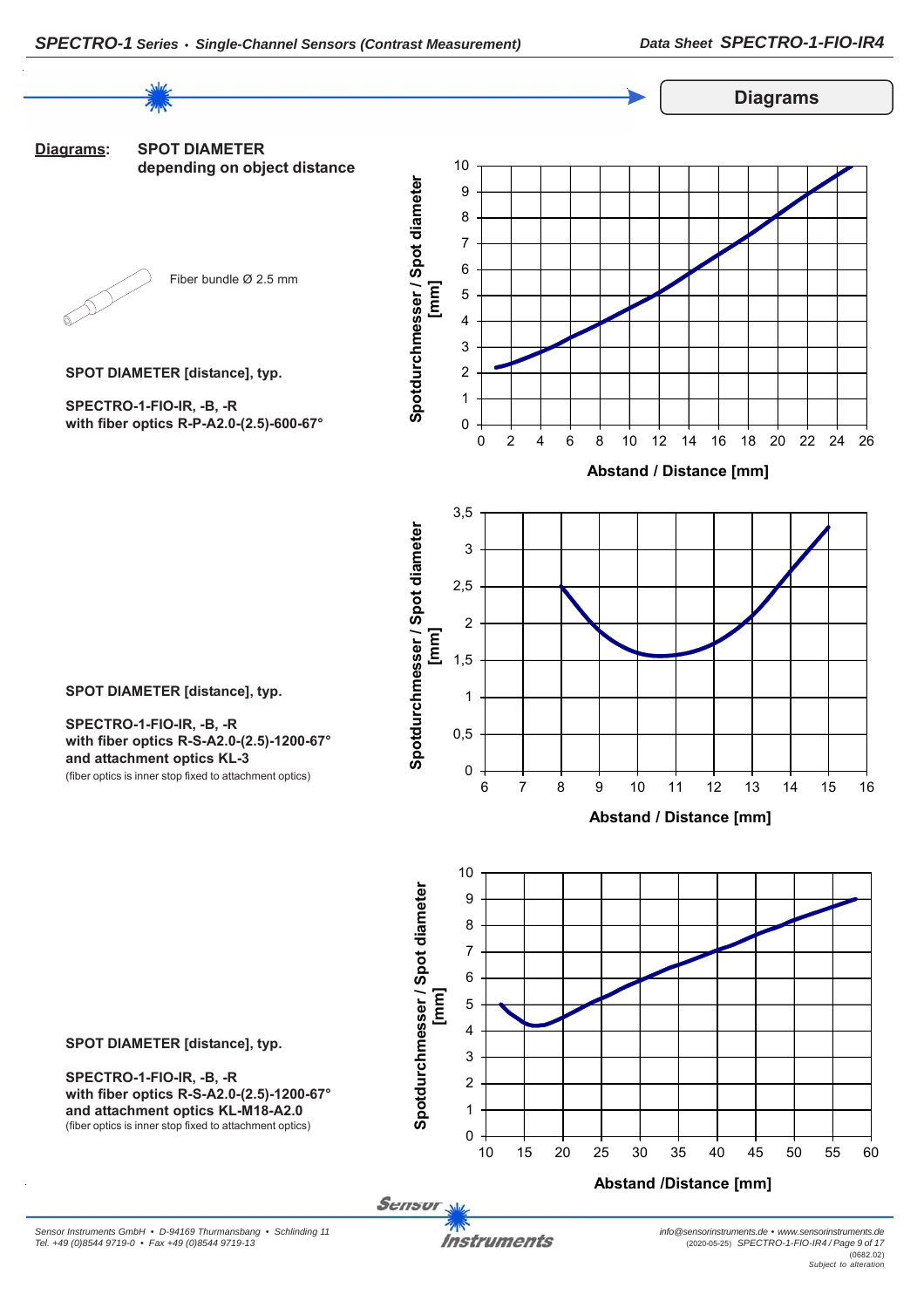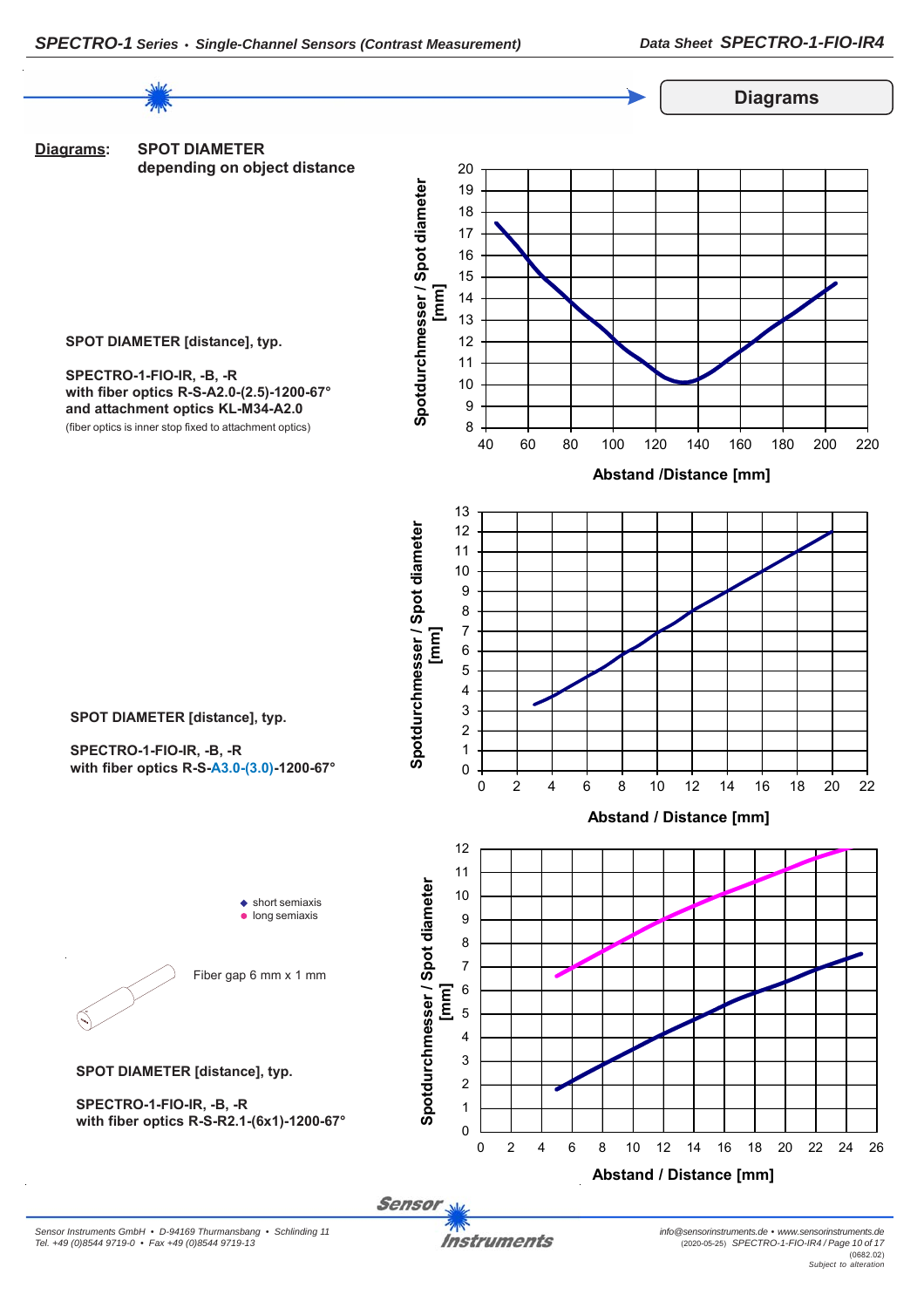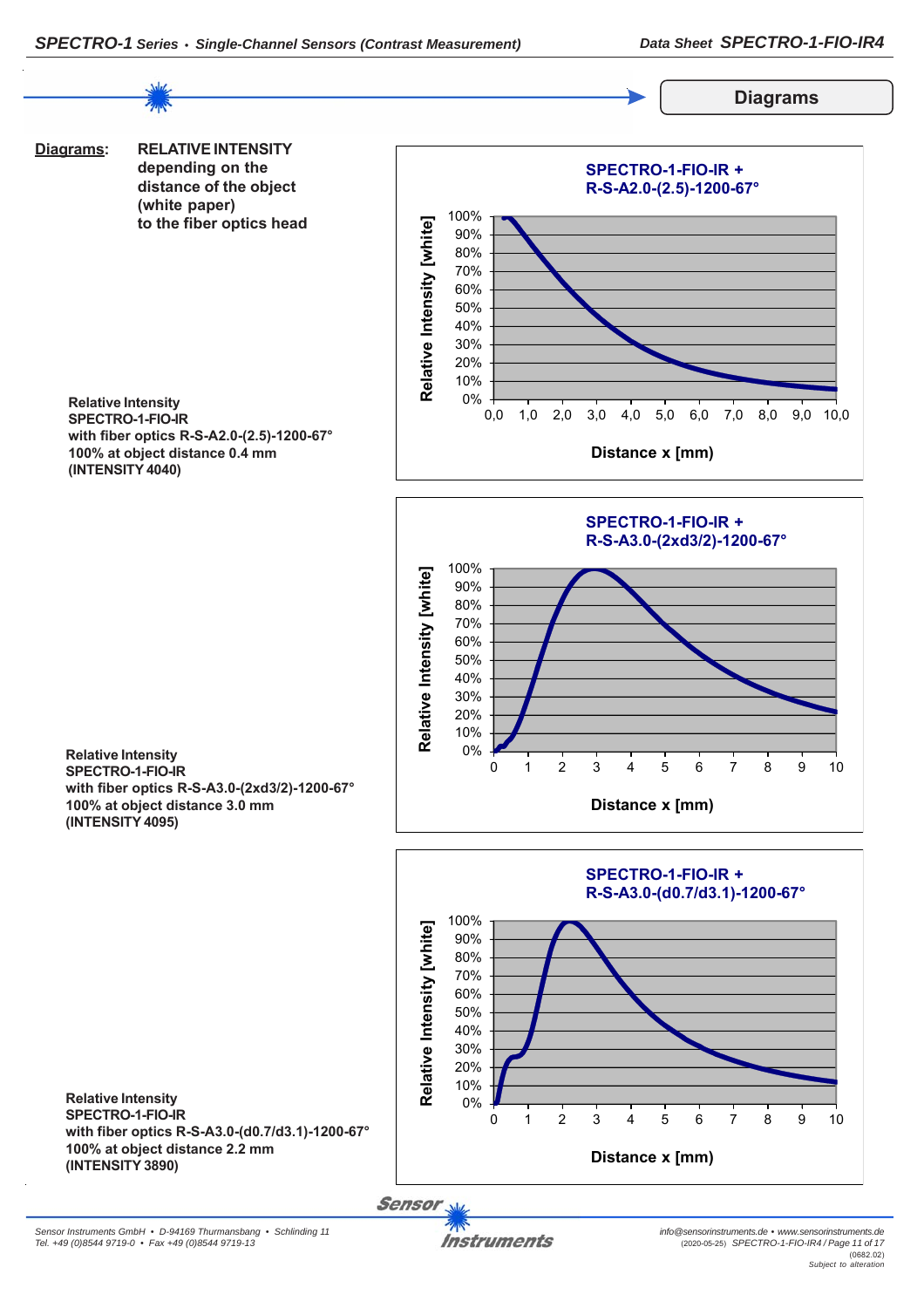

#### **Field of use of optical fibers of FIO Series:**

Optical fibers offer solutions for difficult tasks in optoelectronis. They can be used universally and allow flexible applications.

#### **Advantages:**

- Highest quality
- Selection from different fiber types
- Thermal stability
- Great variety of available standard sensor heads
- Special designs
- Various attachment optics available

Available special fiber optics (for use with external light source ELS-IRL-FIO):

**R-S-A1.1-(1.5)-1200-Y-67°/67° R-S-A2.0-(2.5)-1200-Y-67°/67° R-S-A3.0-(3.0)-1200-Y-67°/67° R-S-R1.1-(3x0.5)-1200-Y-67°/67° R-S-R2.1-(6x1)-1200-Y-67°/67°**



For operation with the SPECTRO-1-FIO-IR4 solely optical fibers with a beam opening angle of 67° are to be used!

#### **Characteristics:**

Light-conducting glass fibers are optical components that allow the transmission of light through any curved path based on the principle of total reflection.

**Please note:**

The individual fiber is composed of high-break core glass and low-break cladding glass. The light beams entering the core glass within the critical angle are guided through the fiber by way of reflection at the core/cladding contact surfaces (step index fiber). The highly flexible optical fibers are made of bundled individual glass fibers. The ends are each glued into a sensor head and a connector. The faces are optically polished. For protection against mechanical, chemical, or thermal destruction the optical fibers are provided with a corresponding protective sheath.

#### **Order Code:**

| $\overline{\mathbf{2}}$<br>5<br>D-S-A2.0-(2.5)-1200-67°<br>Order code for optical fiber<br>(For detailed description of the<br>various types of fiber optics,<br>please cf. catalog "FIO Series") | <b>Operating mode</b> (e.g. D = transmitted light operation)<br><b>Sheathing type</b> (e.g. $S =$ silicone-metal sheathing)<br><b>Sensor type</b> (e.g. $A2.0$ = sensor type A, variant 2.0)<br>(and size of fiber bundle or fiber gap, e.g. Ø 2.5 mm)<br>Total length of optical fiber (e.g. 1200 mm)<br><b>Beam angle</b> (standard fiber 67°)<br>5<br>3<br>4 | $67^\circ(22^\circ)$   |
|---------------------------------------------------------------------------------------------------------------------------------------------------------------------------------------------------|-----------------------------------------------------------------------------------------------------------------------------------------------------------------------------------------------------------------------------------------------------------------------------------------------------------------------------------------------------------------|------------------------|
|                                                                                                                                                                                                   | <b>Dimensions of adapter</b>                                                                                                                                                                                                                                                                                                                                    | cf. catalog FIO Series |
|                                                                                                                                                                                                   | Attachment optics (e.g. focus lens, reflex optics, prismn optics)                                                                                                                                                                                                                                                                                               | cf. catalog FIO Series |
|                                                                                                                                                                                                   | Fiber optics for reflex light operation                                                                                                                                                                                                                                                                                                                         | cf. catalog FIO Series |
|                                                                                                                                                                                                   | Fiber optics for transmitted light operation                                                                                                                                                                                                                                                                                                                    | cf. catalog FIO Series |
|                                                                                                                                                                                                   | <b>Mounting hints</b>                                                                                                                                                                                                                                                                                                                                           | cf. catalog FIO Series |
|                                                                                                                                                                                                   | <b>Sensor</b>                                                                                                                                                                                                                                                                                                                                                   |                        |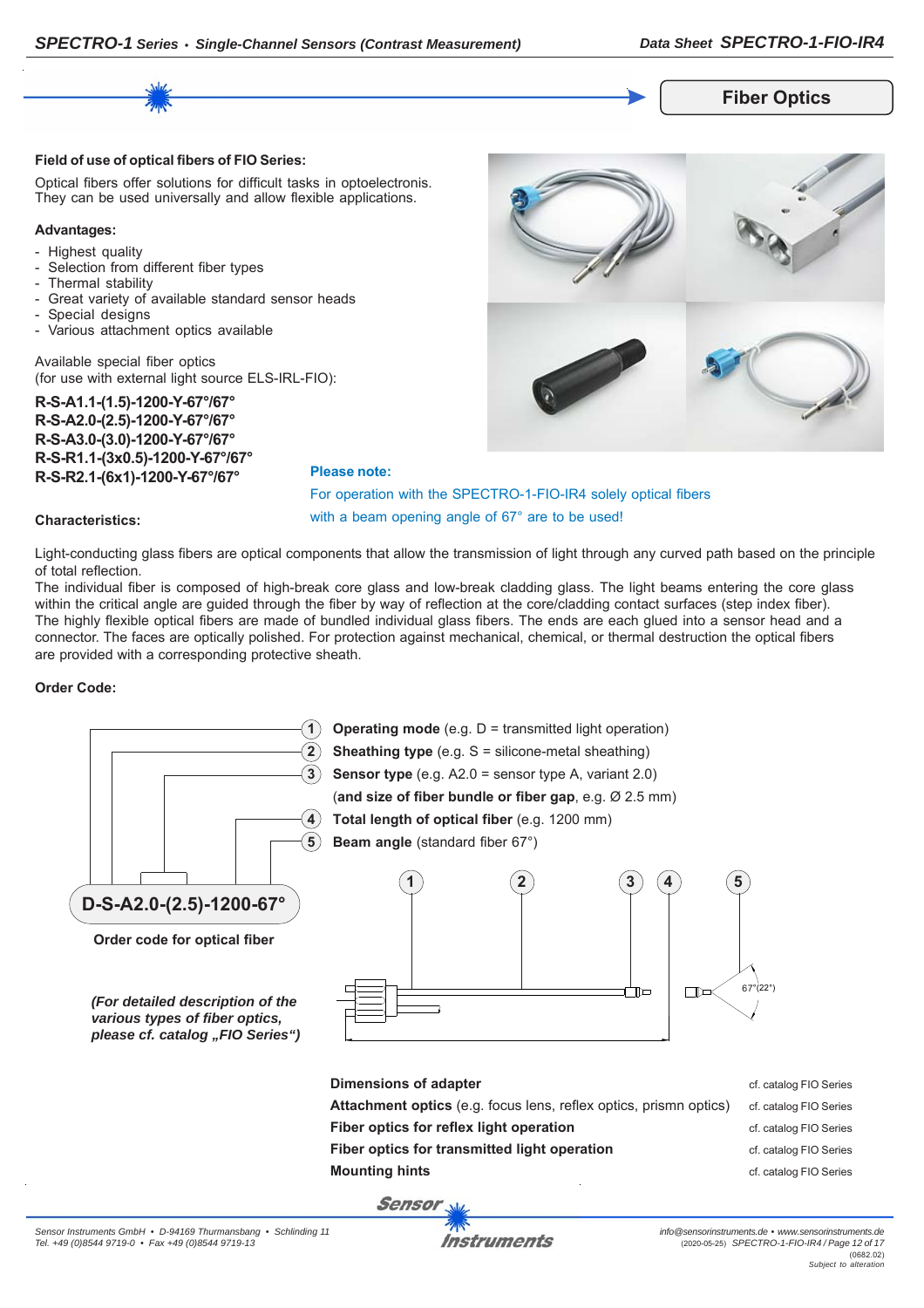

*Instruments* 

*Sensor Instruments GmbH • D-94169 Thurmansbang • Schlinding 11 Tel. +49 (0)8544 9719-0 • Fax +49 (0)8544 9719-13*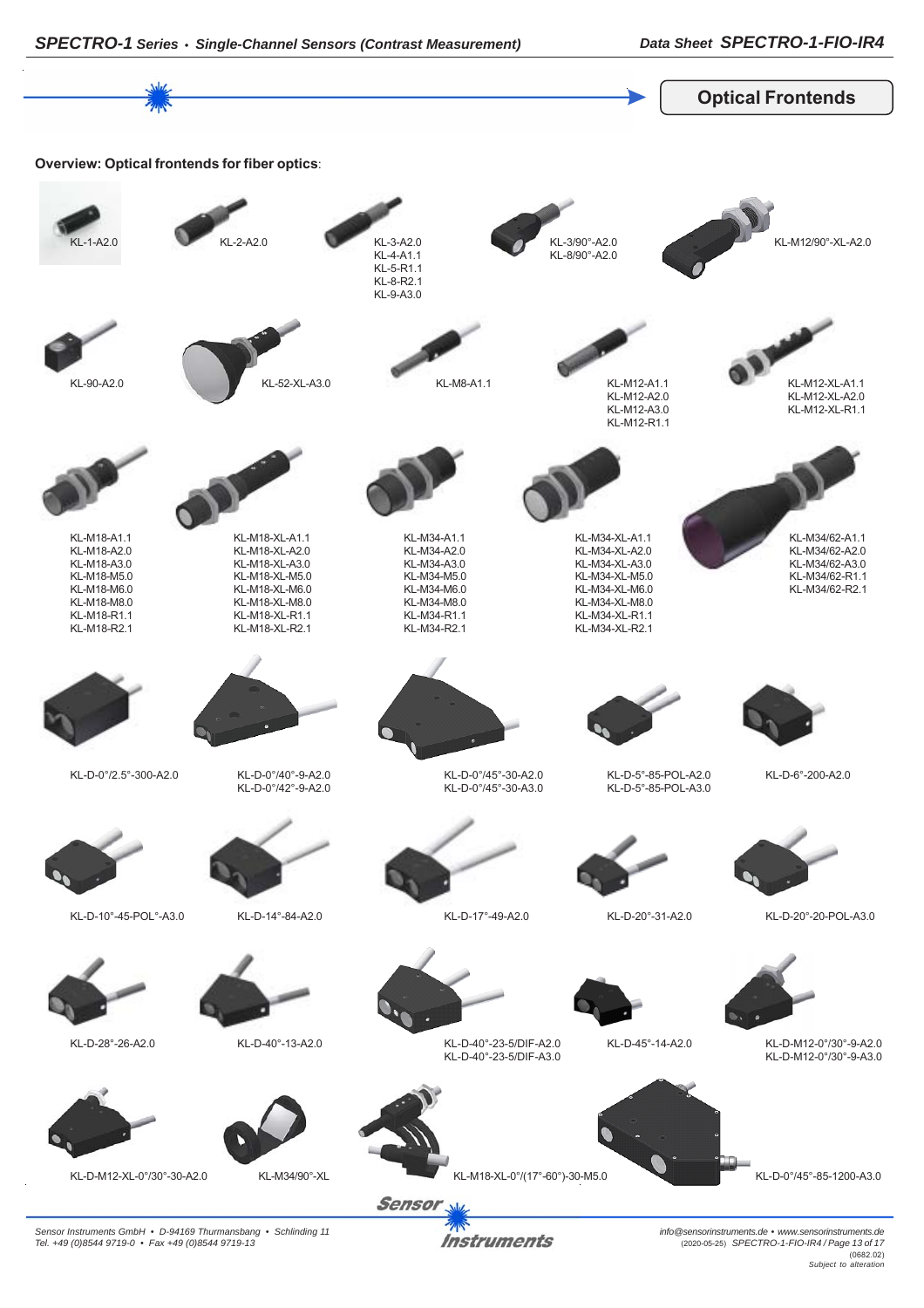**Optical Frontends**

#### **Optical frontends for reflected light or transmitted light fiber optics:**

| Part number:                                      | Suitable for fiber optics type:<br>(R, T = reflected light, D= transmitted light) | <b>Characteristics:</b>                                                      |
|---------------------------------------------------|-----------------------------------------------------------------------------------|------------------------------------------------------------------------------|
| KL-1-A2.0 (2 pcs. necessary)                      | $D-S-A2.0-(2.5)$ --67°                                                            | Transmitter/receiver distance typ. 50 mm  200 mm                             |
| KL-2-A2.0                                         | R-S-A2.0-(2.5)--67°                                                               | Transmitter/receiver distance max. 300 mm, beam divergency $\pm 7.5^{\circ}$ |
| KL-2-A2.0 (2 pcs. necessary)                      | $D-S-A2.0-(2.5)$ --67°                                                            | Transmitter/receiver distance max. 300 mm, beam divergency ± 7,5°            |
| KL-3-A2.0                                         | R-S-A2.0-(2.5)--67°                                                               | Working distance typ. 10 mm  20 mm                                           |
| KL-D-3/30-R/D-A2.0                                | R/D-S-A2.0-(2.5)-1200-67°<br>Special version*                                     | Working distance typ. 30 mm                                                  |
| KL-4-A1.1                                         | $R-S-A1.1-(0.6)$ --67°                                                            | Working distance typ. 10 mm  15 mm                                           |
| KL-4-A1.1                                         | $R-S-A1.1-(1.1)$ --67°                                                            | Working distance typ. 10 mm  15 mm                                           |
| KL-4-A1.1                                         | $R-S-A1.1-(1.5)$ --67°                                                            | Working distance typ. 10 mm  15 mm                                           |
| KL-5-R1.1                                         | R-S-R1.1-(3x0.5)--67°                                                             | Working distance typ. 8 mm  20 mm                                            |
| KL-8-R2.1                                         | R-S-R2.1-(6x1)--67°°                                                              | Working distance typ. 8 mm  25 mm                                            |
| KL-8-N-R2.1                                       | $R-S-R2.1-(6x1)$ --67°                                                            | Working distance typ. 8 mm  25 mm with guide slot (adjustment aid)           |
| KL-8/90°-R2.1                                     | R-S-R2.1-(6x1)--67°                                                               | Working distance typ. 8 mm  25 mm                                            |
| KL-9-A3.0                                         | $R-S-A3.0-(3.0)$ --67°°                                                           | Working distance typ. 8 mm  25 mm                                            |
| KL-90-A2.0 (2 pcs. necessary) D-S-A2.0-(2.5)--67° |                                                                                   | Working distance typ. 20 mm  100 mm prismatic optics                         |
| KL-52-XL-A3.0                                     | $R-S-A3.0-(3.0)$ --67°                                                            | Optikdurchmesser 52 mm                                                       |
| KL-M8-A1.1                                        | $R-S-A1.1-(1.5)--67°$                                                             | Working distance typ. 8 mm  20 mm                                            |
| KL-M12-A1.1                                       | $R-S-A1.1-(1.5)$ --67°                                                            | Working distance typ. 8 mm  40 mm                                            |
| KL-M12-A2.0                                       | R-S-A2.0-(2.5)--67°                                                               | Working distance typ. 8 mm  40 mm                                            |
| KL-M12-A3.0                                       | $R-S-A3.0-(3.0)$ --67°                                                            | Working distance typ. 8 mm  40 mm                                            |
| KL-M12-R1.1                                       | R-S-R1.1-(3x0.5)--67°                                                             | Working distance typ. 8 mm  40 mm                                            |
| KL-M12-XL-A1.1                                    | $R-S-A1.1-(1.5)$ --67°                                                            | Working distance typ. 10 mm  100 mm                                          |
| KL-M12-XL-A2.0                                    | R-S-A2.0-(2.5)--67°                                                               | Working distance typ. 10 mm  100 mm                                          |
| KL-M12/90°-XL-A2.0                                | R-S-A2.0-(2.5)--67°                                                               | Working distance typ. 10 mm  100 mm                                          |
| KL-M12-XL-R1.1                                    | R-S-R1.1-(3x0.5)--67°                                                             | Working distance typ. 10 mm  100 mm                                          |
| KL-M18-A1.1                                       | $R-S-A1.1-(1.5)$ --67°                                                            | Working distance typ. 20 mm  60 mm                                           |
| KL-M18-A2.0                                       | R-S-A2.0-(2.5)--67°                                                               | Working distance typ. 20 mm  60 mm                                           |
| KL-M18-A3.0                                       | R-S-A3.0-(3.0)--67°                                                               | Working distance typ. 20 mm  60 mm                                           |
| KL-M18-M5.0                                       | T-S-M5.0-(5.0)--67° Special version*                                              | Working distance typ. 20 mm  60 mm                                           |
| KL-M18-M6.0                                       | T-S-M6.0-(6.0)--67° Special version*                                              | Working distance typ. 20 mm  60 mm                                           |
| KL-M18-M8.0                                       | T-S-M8.0-(8.0)--67° Special version*                                              | Working distance typ. 20 mm  60 mm                                           |
| KL-M18-R1.1                                       | R-S-R1.1-(3x0.5)--67°                                                             | Working distance typ. 20 mm  60 mm                                           |
| KL-M18-R2.1                                       | R-S-R2.1-(6x1)--67°                                                               | Working distance typ. 20 mm  60 mm                                           |
| KL-M18-XL-A1.1                                    | $R-S-A1.1-(1.5)$ --67°                                                            | Working distance typ. 10 mm  200 mm                                          |
| KL-M18-XL-A2.0                                    | R-S-A2.0-(2.5)--67°                                                               | Working distance typ. 10 mm  200 mm                                          |
| KL-M18-XL-A3.0                                    | R-S-A3.0-(3.0)--67°                                                               | Working distance typ. 10 mm  200 mm                                          |
| KL-M18-XL-M5.0                                    | T-S-M5.0-(5.0)--67° Special version*                                              | Working distance typ. 10 mm  200 mm                                          |
| KL-M18-XL-M6.0                                    | T-S-M6.0-(6.0)--67° Special version*                                              | Working distance typ. 10 mm  200 mm                                          |
| KL-M18-XL-M8.0                                    | T-S-M8.0-(8.0)--67° Special version*                                              | Working distance typ. 10 mm  200 mm                                          |
| KL-M18-XL-R1.1                                    | R-S-R1.1-(3x0.5)--67°                                                             | Working distance typ. 10 mm  200 mm                                          |
| KL-M18-XL-R2.1                                    | R-S-R2.1-(6x1)--67°                                                               | Working distance typ. 10 mm  200 mm                                          |

KL-M18-XL--0°/(17°-60°)-30-M5.0 2x T-S-M5.0-(5.0)-...-67° *Special version\** Angle between the two fiber optics is adjustable from 17° to 60°

#### \**Special version*:

*Version is different to the standard version (e.g. no standard fiber adapter) and therefore is suitable only for certain sensors or applications*

**Sensor**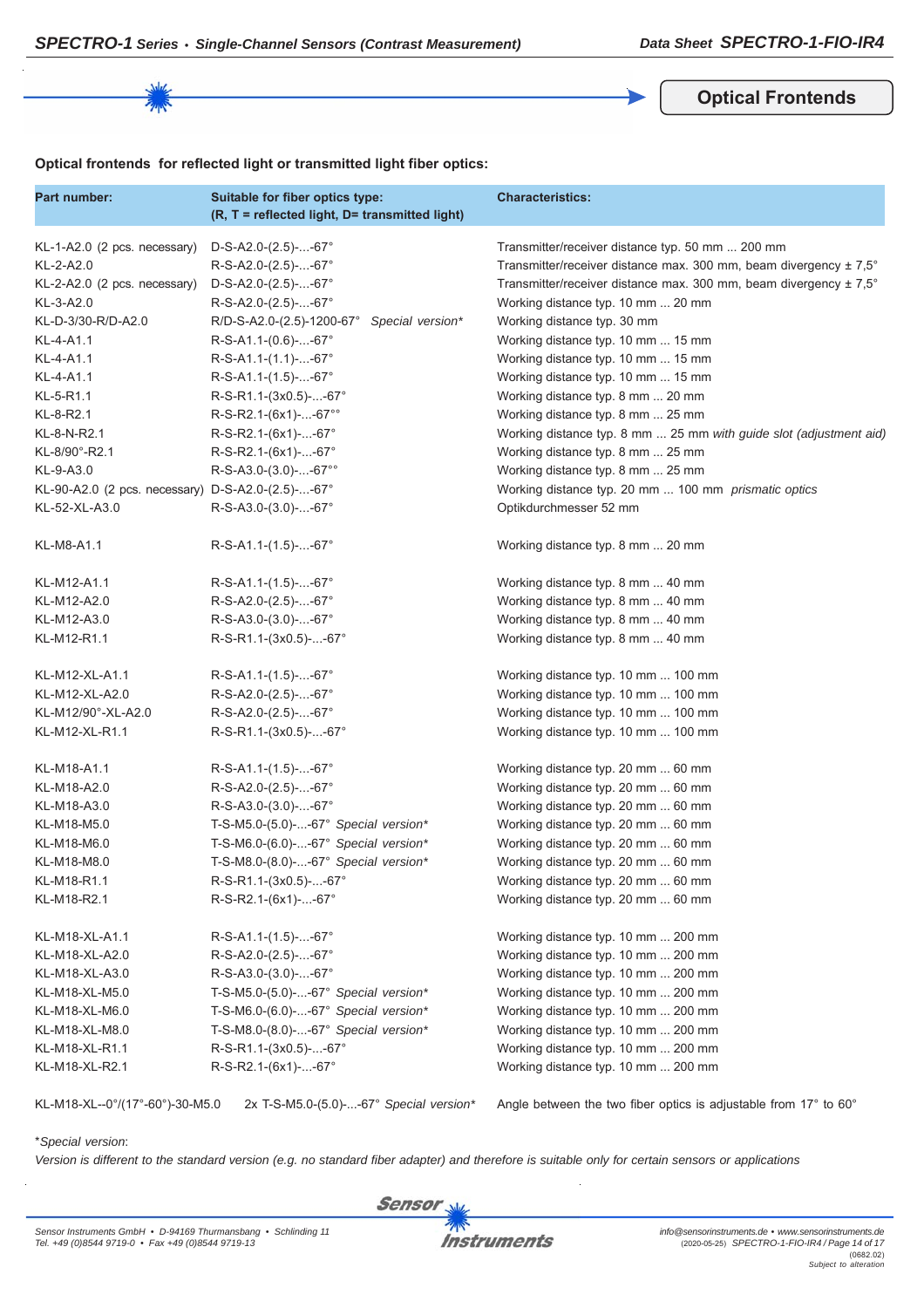**Optical Frontends**

## **Optical frontends for reflected light or transmitted light fiber optics:**

| Part number:               | Suitable for fiber optics type:<br>(R, T = reflected light, D= transmitted light) | <b>Characteristics:</b>                                          |
|----------------------------|-----------------------------------------------------------------------------------|------------------------------------------------------------------|
| KL-M34-A1.1                | $R-S-A1.1-(1.5)--67°$                                                             | Working distance typ. 100 mm  250 mm                             |
| KL-M34-A2.0                | R-S-A2.0-(2.5)--67°                                                               | Working distance typ. 100 mm  250 mm                             |
| KL-M34-A3.0                | $R-S-A3.0-(3.0)$ --67°                                                            | Working distance typ. 100 mm  250 mm                             |
| KL-M34-M5.0                | T-S-M5.0-(5.0)--67° Special version*                                              | Working distance typ. 100 mm  250 mm                             |
| KL-M34-M6.0                | T-S-M6.0-(6.0)--67° Special version*                                              | Working distance typ. 100 mm  250 mm                             |
| KL-M34-M8.0                | T-S-M8.0-(8.0)--67° Special version*                                              | Working distance typ. 100 mm  250 mm                             |
| KL-M34-R1.1                | R-S-R1.1-(3x0.5)--67°                                                             | Working distance typ. 100 mm  250 mm                             |
| KL-M34-R2.1                | R-S-R2.1-(6x1)--67°                                                               | Working distance typ. 100 mm  250 mm                             |
| KL-M34-XL-A1.1             | $R-S-A1.1-(1.5)$ --67°                                                            | Working distance typ. 50 mm  400 mm                              |
| KL-M34-XL-A2.0             | R-S-A2.0-(2.5)--67°                                                               | Working distance typ. 50 mm  400 mm                              |
| KL-M34-XL-A3.0             | $R-S-A3.0-(3.0)$ --67°                                                            | Working distance typ. 50 mm  400 mm                              |
| KL-M34-XL-M5.0             | T-S-M5.0-(5.0)--67° Special version*                                              | Working distance typ. 50 mm  400 mm                              |
| KL-M34-XL-M6.0             | T-S-M6.0-(6.0)--67° Special version*                                              | Working distance typ. 50 mm  400 mm                              |
| KL-M34-XL-M8.0             | T-S-M8.0-(8.0)--67° Special version*                                              | Working distance typ. 50 mm  400 mm                              |
| KL-M34-XL-(M25x1.5)-M8.0   | T-S-M8.0-(8.0)--67° Special version*                                              | as above but with cable screw fitting M25x1.5                    |
| KL-M34-XL-R1.1             | R-S-R1.1-(3x0.5)--67°                                                             | Working distance typ. 50 mm  400 mm                              |
| KL-M34-XL-R2.1             | R-S-R2.1-(6x1)--67°                                                               | Working distance typ. 50 mm  400 mm                              |
| KL-M34/62-A1.1             | R-S-A1.1-(1.5)--67°                                                               | Working distance typ. 80 mm  200 mm                              |
| KL-M34/62-A2.0             | R-S-A2.0-(2.5)--67°                                                               | Working distance typ. 80 mm  200 mm                              |
| KL-M34/62-A3.0             | $R-S-A3.0-(3.0)$ --67°                                                            | Working distance typ. 80 mm  200 mm                              |
| KL-M34/62-R1.1             | R-S-R1.1-(3x0.5)--67°                                                             | Working distance typ. 80 mm  200 mm                              |
| KL-M34/62-R2.1             | R-S-R2.1-(6x1)--67°                                                               | Working distance typ. 80 mm  200 mm                              |
| KL-D-0°/2.5°-300-A2.0      | $D-S-A2.0-(2.5)$ --67°                                                            | Working distance typ. 100 mm  500 mm                             |
| KL-D-0°/40°-9-A2.0         | $D-S-A2.0-(2.5)$ --67°                                                            | (to be supplemented)                                             |
| KL-D-0°/42°-9-A2.0         | $D-S-A2.0-(2.5)$ --67°                                                            | (to be supplemented)                                             |
| KL-D-0°/45°-30-A2.0        | $D-S-A2.0-(2.5)$ --67°                                                            | (to be supplemented)                                             |
| KL-D-0°/45°-30-A3.0        | $D-S-A3.0-(3.0)$ --67°                                                            | (to be supplemented)                                             |
| KL-D-5°-85-POL-A2.0        | $D-S-A2.0-(2.5)$ --67°                                                            | (to be supplemented)                                             |
| KL-D-5°-85-POL-A3.0        | $D-S-A3.0-(3.0)$ --67°                                                            | (to be supplemented)                                             |
| KL-D-6°-200-A2.0           | $D-S-A2.0-(2.5)$ --67°                                                            | Working distance typ. 100 mm  230 mm                             |
| KL-D-14°-84-A2.0           | $D-S-A2.0-(2.5)$ --67°                                                            | Working distance typ. 60 mm  120 mm                              |
| KL-D-14°-84-A2.0-T400      | D-S-A2.0-(2.5)-1200-67°-T400                                                      | Working distance typ. 60 mm  120 mm thermally stable up to 400°C |
| KL-D-17°-49-A2.0           | $D-S-A2.0-(2.5)$ --67°                                                            | Working distance typ. 30 mm  80 mm                               |
| KL-D-20°-31-A2.0           | $D-S-A2.0-(2.5)$ --67°                                                            | Working distance typ. 10 mm  50 mm                               |
| KL-D-28°-26-A2.0           | D-S-A2.0-(2.5)--67°                                                               | Working distance typ. 20 mm  50 mm                               |
| KL-D-28°-26-KG2-A2.0       | $D-S-A2.0-(2.5)$ --67°                                                            | Working distance typ. 20 mm  50 mm                               |
| KL-D-30°-23-A2.0           | $D-S-A2.0-(2.5)$ --67°                                                            | Working distance typ. 20 mm  30 mm                               |
| KL-D-30°-23-KG2-A2.0       | $D-S-A2.0-(2.5)$ --67°                                                            | Working distance typ. 20 mm  30 mm                               |
| KL-D-40°-13-A2.0           | $D-S-A2.0-(2.5)$ --67°                                                            | Working distance typ. 15 mm  25 mm                               |
| KL-D-40°-23-5/DIF-A2.0     | D-S-A2.0-(2.5)--67°                                                               | (to be supplemented)                                             |
| KL-D-40°-23-5/DIF-A3.0     | D-S-A3.0-(3.0)--67°                                                               | (to be supplemented)                                             |
| KL-D-45°-14-A2.0           | D-S-A2.0-(2.5)--67°                                                               | (to be supplemented)                                             |
| KL-D-M12-0°/30°-9-A2.0     | D-S-A2.0-(2.5)--67°                                                               | (to be supplemented)                                             |
| KL-D-M12-0°/30°-9-A3.0     | $D-S-A3.0-(3.0)$ --67°                                                            | (to be supplemented)                                             |
| KL-D-M12-XL-0°/30°-30-A2.0 | D-S-A2.0-30°/30-A2.0 Special version*                                             | Working distance typ. 10 mm  100 mm                              |

\**Special version*:

*Version is different to the standard version (e.g. no standard fiber adapter) and therefore is suitable only for certain sensors or applications*

**Sensor** 

**Instruments**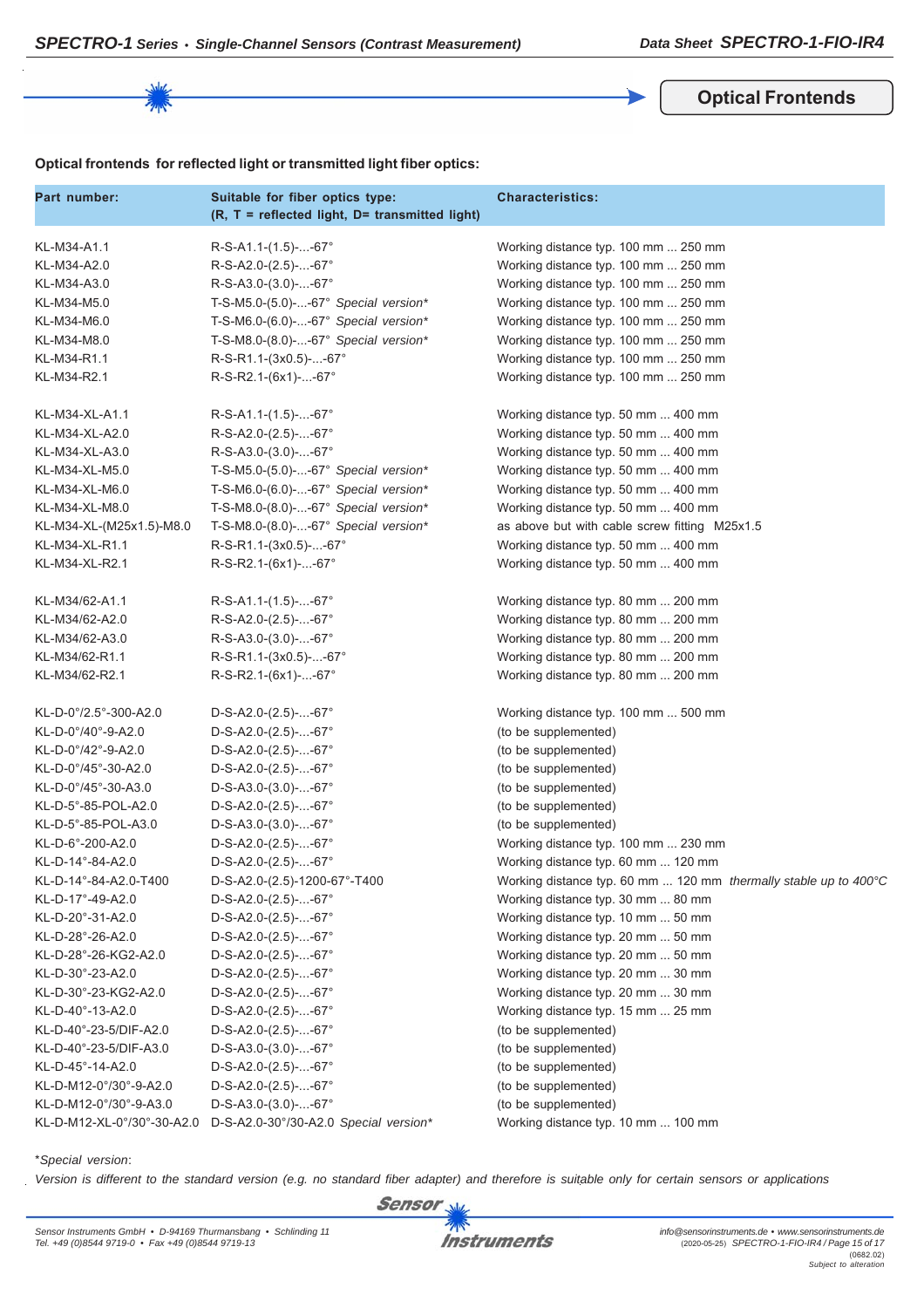**Fiber Optics Fixtures**

Mounting brackets (fixtures) for transmitted light fiber optics with sensor head type "A2.0", "A3.0", or "R2.1":

| Part number:                                                                   | Suitable for fiber optics type:<br>(D= transmitted light)                  | <b>Characteristics:</b>                                                                                                                                                                                 |
|--------------------------------------------------------------------------------|----------------------------------------------------------------------------|---------------------------------------------------------------------------------------------------------------------------------------------------------------------------------------------------------|
| C-MOUNT-A2.0-180°-22/50<br>C-MOUNT-A2.0-180°-60/50<br>C-MOUNT-A2.0-180°-100/50 | $D-S-A2.0-(2.5)$ --67°<br>$D-S-A2.0-(2.5)$ --67°<br>$D-S-A2.0-(2.5)$ --67° | Transmitter/receiver distance 22 mm, fork width/depth: 50/50 mm<br>Transmitter/receiver distance 22 mm, fork width/depth: 60/50 mm<br>Transmitter/receiver distance 100 mm, fork width/depth: 100/50 mm |
| C-MOUNT-A3.0-180°-16/50<br>C-MOUNT-A3.0-180°-60/50<br>C-MOUNT-A3.0-180°-100/50 | $D-S-A3.0-(3.0)$ --67°<br>$D-S-A3.0-(3.0)$ --67°<br>$D-S-A3.0-(3.0)$ --67° | Transmitter/receiver distance 16 mm, fork width/depth: 50/50 mm<br>Transmitter/receiver distance 60 mm, fork width/depth: 94/50 mm<br>Transmitter/receiver distance 100 mm, fork width/depth: 100/50 mm |
| MOUNT-A2.0-170°-5                                                              | $D-S-A2.0-(2.5)$ --67°                                                     | Angle of incidence 85° to the vertical in a distance of 5 mm to the object,<br>gloss control of extremely rough surfaces                                                                                |
| MOUNT-A3.0-170°-5                                                              | $D-S-A3.0-(3.0)$ --67°                                                     | Angle of incidence 85° to the vertical in a distance of 5 mm to the object,<br>gloss control of extremely rough surfaces                                                                                |
| MOUNT-A2.0-150°-10                                                             | $D-S-A2.0-(2.5)$ --67°                                                     | Angle of incidence 75° to the vertical in a distance of 10 mm to the object,<br>gloss control of rough surfaces                                                                                         |
| MOUNT-A3.0-150°-10                                                             | D-S-A3.0-(3.0)--67°                                                        | Angle of incidence 75° to the vertical in a distance of 10 mm to the object,<br>gloss control of rough surfaces                                                                                         |
| MOUNT-A2.0-120°-12                                                             | $D-S-A2.0-(2.5)$ --67°                                                     | Angle of incidence 60° to the vertical in a distance of 12 mm to the object,<br>gloss control of matt to light glossy surfaces                                                                          |
| MOUNT-A3.0-120°-12                                                             | $D-S-A3.0-(3.0)$ --67°                                                     | Angle of incidence 60° to the vertical in a distance of 12 mm to the object,<br>gloss control of matt to light glossy surfaces                                                                          |
| MOUNT-R1.1-120°-12                                                             | $D-S-R1.1-(3x0.5)$ --67°                                                   | Angle of incidence 60° to the vertical in a distance of 12 mm to the object,<br>gloss control of matt to light glossy surfaces                                                                          |
| MOUNT-R2.1-120°-12                                                             | $D-S-R2.1-(6x1)$ --67°                                                     | Angle of incidence 60° to the vertical in a distance of 12 mm to the object,<br>gloss control of matt to light glossy surfaces                                                                          |
| MOUNT-A2.0-90°-15                                                              | $D-S-A2.0-(2.5)$ --67°                                                     | Angle of incidence 45° to the vertical in a distance of 15 mm to the object,<br>gloss control of matt to glossy surfaces                                                                                |
| MOUNT-A3.0-90°-15                                                              | $D-S-A3.0-(3.0)$ --67°                                                     | Angle of incidence 45° to the vertical in a distance of 15 mm to the object,<br>gloss control of matt to glossy surfaces                                                                                |
| MOUNT-A2.0-40°-20                                                              | $D-S-A2.0-(2.5)$ --67°                                                     | Angle of incidence 20° to the vertical in a distance of 20 mm to the object,<br>gloss control of very glossy surfaces                                                                                   |
| MOUNT-A3.0-40°-20                                                              | $D-S-A3.0-(3.0)$ --67°                                                     | Angle of incidence 20° to the vertical in a distance of 20 mm to the object,<br>gloss control of very glossy surfaces                                                                                   |



*Sensor Instruments GmbH • D-94169 Thurmansbang • Schlinding 11 Tel. +49 (0)8544 9719-0 • Fax +49 (0)8544 9719-13*

**Instruments** 

*info@sensorinstruments.de • www.sensorinstruments.de* (2020-05-25) *SPECTRO-1-FIO-IR4 / Page 16 of 17* (0682.02) *Subject to alteration*